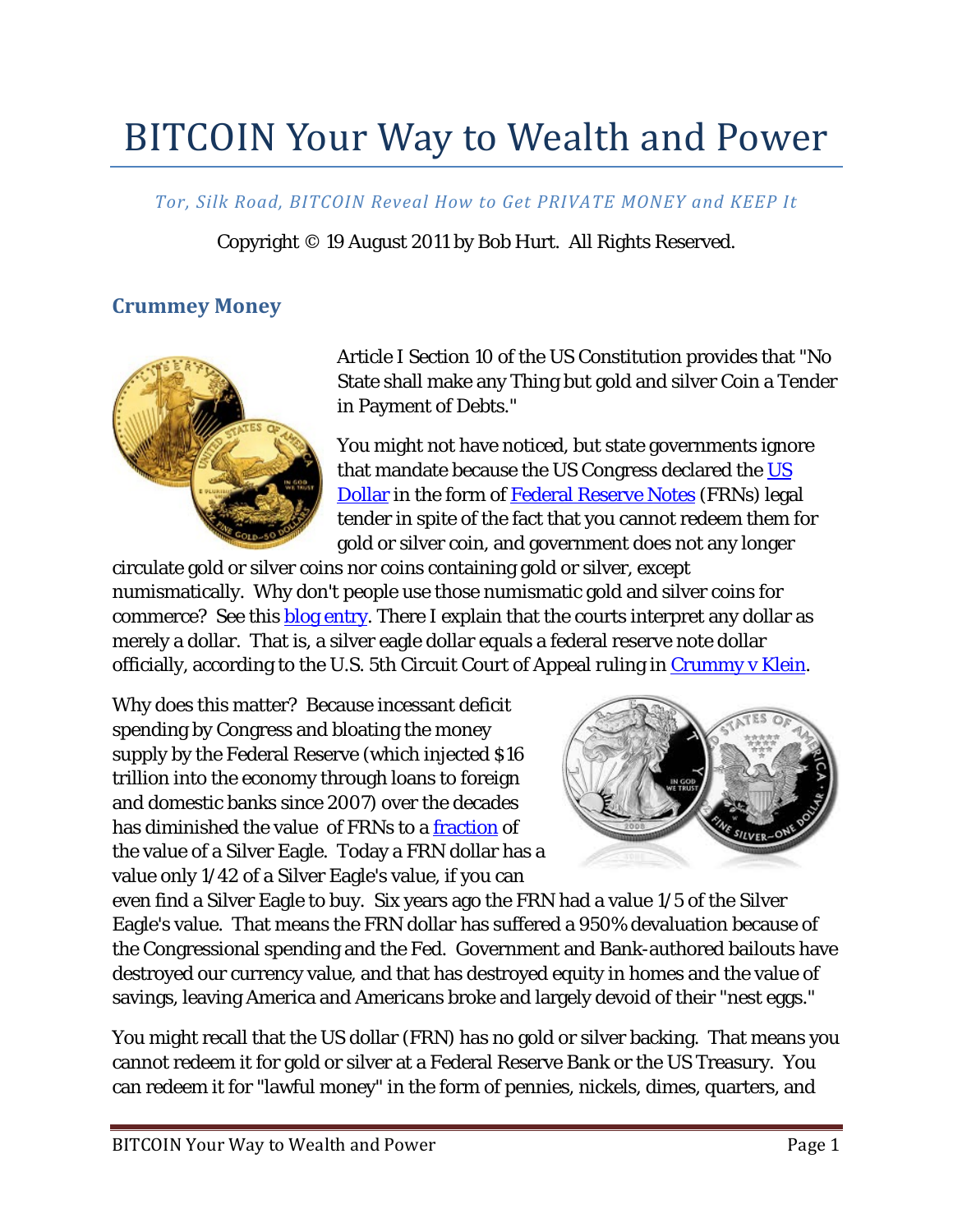

half dollars. A penny weighs 2.5 grams, about 1/10 ounce, so an ounce of pennies will cost you ten cents, or you could get ten ounces for a dollar or 10 pounds for \$16.00 (FRN). Scrap copper sells for \$40 per ten pounds. So you can easily double your money by buying pennies and selling them to scrap copper buyers.

Except for one problem. The US Mint doesn't make pennies from copper any more. It makes them from copper-clad (2.5%) zinc, and scrap zinc goes for

only \$1 a pound. And it makes a nickel from 25% nickel and the rest copper. So 10 pounds of pennies only has a scrap value of \$10.40, only 65% of the cost of the pennies. Nickel at \$10 a pound puts the scrap value of US minted nickel coins at \$85 for 10 pounds. Nickels weigh 5 grams, so 907 of them weigh 10 pounds and at a nickel each, cost \$45. The \$4 per pound gross profit will get eaten by transport and broker costs, so it makes little sense to buy them and sell them as scrap.

Thus, the US Mint continually adjusts the metal content of our coins to make them worth less than the scrap value of the metal they contain. And, we simply cannot beat inflation by saving US money, except by buying minted gold and silver.US coins. Unless we own shares in a mine, we're fucked financially. Thank you, Congress.

I see one bright spot only. You can use the disparity of the FRN dollar value to the Silver Eagle dollar value to your advantage in only one way that I know of. Do all of your selling transactions in US minted gold and silver coins and declare the face value of those coins on your income tax forms as taxable income. Do all of your buying transactions in FRNs, and use their face value on your income tax forms as tax deductions. Then go ahead and sign up for welfare and food stamps because you'll qualify.

For more on US money, watch this *interview* of Harvard-educated law scholar Dr. Edwin Vieira.

# **Debt and the Money Supply**

The chart that follows shows the effect of inflating the money supply with deficit spending and low cost gifts or loans by the FED and Congress to bail out the financial industry and its insurers. As dollars diminish in value, each dollar injected into the economy through debt (spending above income) results in fewer jobs and less productivity than previously. This causes a decline in the GDP unless money issuers inject proportionately *more* money into the economy through debt.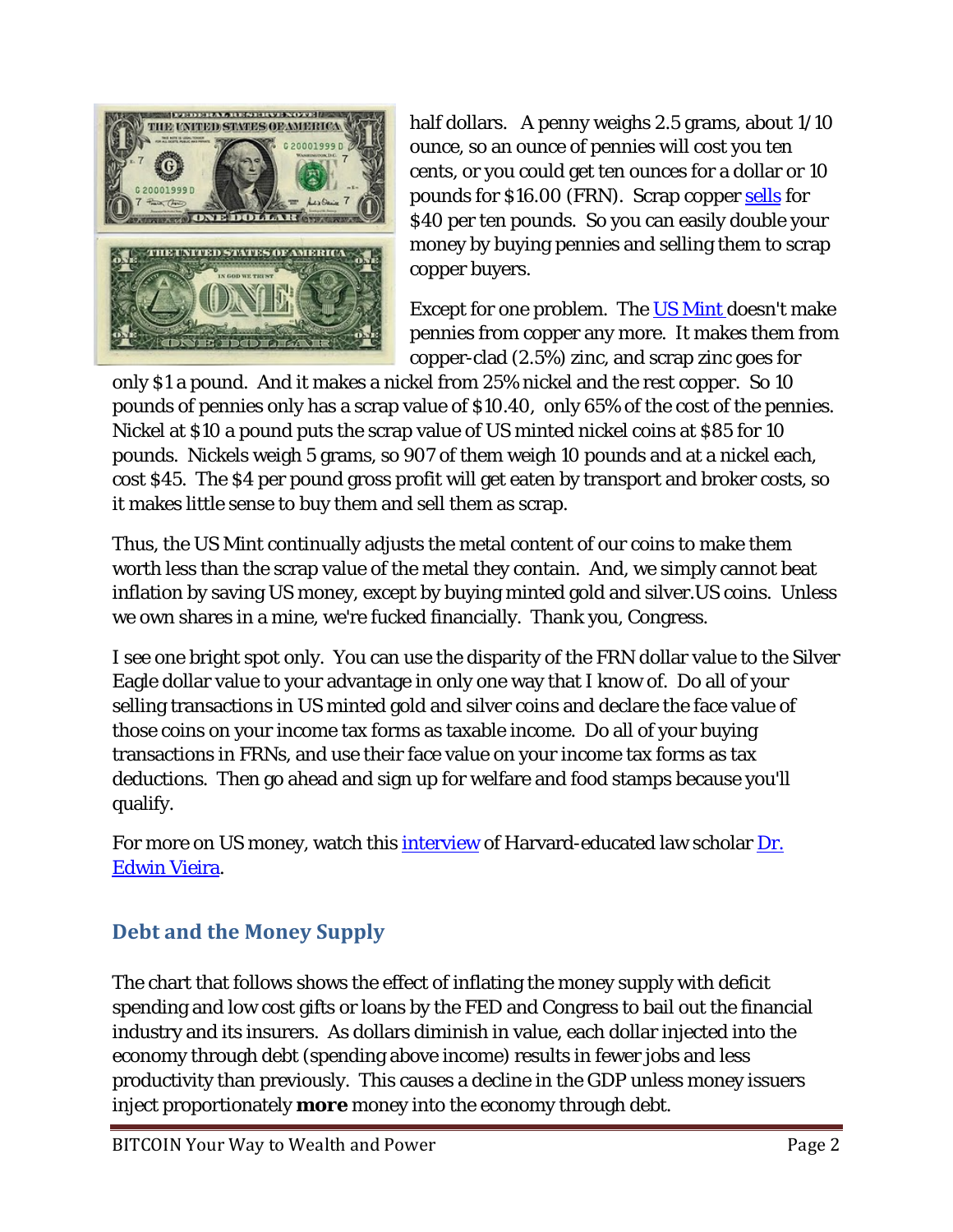In other words, borrowed money produces ever fewer jobs than earned money does until money injection reaches the point of debt saturation. After that, every dollar injected into the economy causes *increased loss of jobs*.

For more on this, see Professor Antal Fekete's article on the Marginal Productivity of Debt.



#### **Foreclosure Defense Scam and Financial Crisis**

You might know that I have focused on mortgage foreclosure defense studies for the past three years. As a consequence I have concluded that most defense attorneys in that industry cheat their clients and commit malpractice by dragging out the foreclosure when they should attack the appraisal fraud and other torts and contract breaches underlying the mortgage.



I also learned that the foreclosure pandemic arose as a consequence of decades of over-appraising as realtors, mortgage brokers, and sellers jacked realty prices ever higher, claiming "market" value determines prices. They refuse to acknowledge today that they engage in price gouging, even though foreclosure auctions bring 1/5 to 1/6 of the 2005 house price. Mortgage brokers refuse to admit

that they routinely falsified family income, elevating it to make prospective unqualified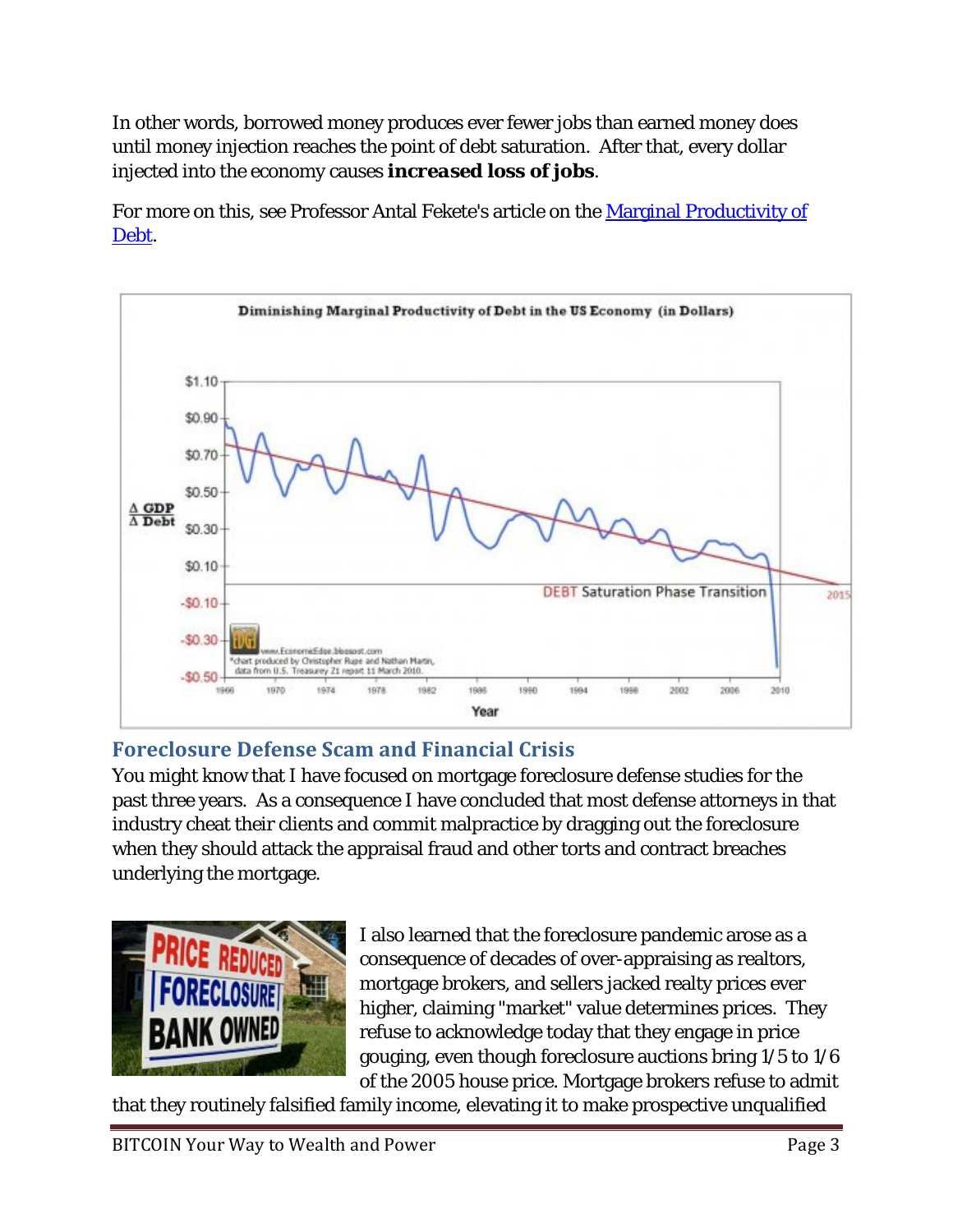home buyers seem financially worthy. As a consequence of these crimes,predatory lending collapsed the realty prices, destroyed homeowner equity, caused massive job loss broadly across America and throughout the Western world, and precipitated trillions of dollars in bailouts of insurance and banking corporations by Congress and the Federal Reserve.

Worst of all, government encouraged the misdeeds that caused the crisis. You might recall the efforts of Bill Clinton and George W Bush to ensure that everyone gets a house. If you don't, read the **Financial Crisis Inquiry Commission's Report**.

# **The Crucial Importance of Virtual Currency**

So you see that the US Government caused and continues to cause the destruction of the value of money and real estate holdings. And that destruction of money forces state governments to violate the US Constitution's mandate to use gold and silver coin as legal tender for paying debts. Thus lawlessness seems to have become law.

Pundits claim that the productivity of the American People back the Federal Reserve Notes, the universal medium of exchange in the USA. Wikipedia's article, linked above, claims the assets of the Federal Reserve back it. In reality, since you cannot redeem it for minerals equal to it in value, only the world's faith in it gives it the value people perceive it as having. When the FED or government puts more into circulation, its value goes down. It has the nature of FIAT currency, established by decree of Congress and not by its intrinsic value. You might say it has no more value than the cost of paper, printing, and distribution.

So, naturally, people have lost faith in government as creator and manager of money. And people increasingly lose faith in the US Dollar because Congress and the Bureau of Public Debt have borrowed America into oblivion, inflating the money supply, and deflating the value of the dollar.. How could Monopoly (the game) money disappoint the people more than FRNs have?

Stop and think how the foregoing realities affect your life and prosperity, and your plans for future prosperity, college for the kids, and your retirement. If money becomes worth ever less, how do you benefit from saving it in a bank account? If your money diminishes in value the longer you save it in a bank or a rathole in your wall, how should you invest it so you can watch it grow from interest or usage earnings? If government agents or other thieves can rob your physical mineral wealth from a bank vault or safety deposit box, where can you hide it for safekeeping? How can you become the master instead of the slave, financially when you remain hog-tied to a failing currency and the impossibility of defending physical wealth?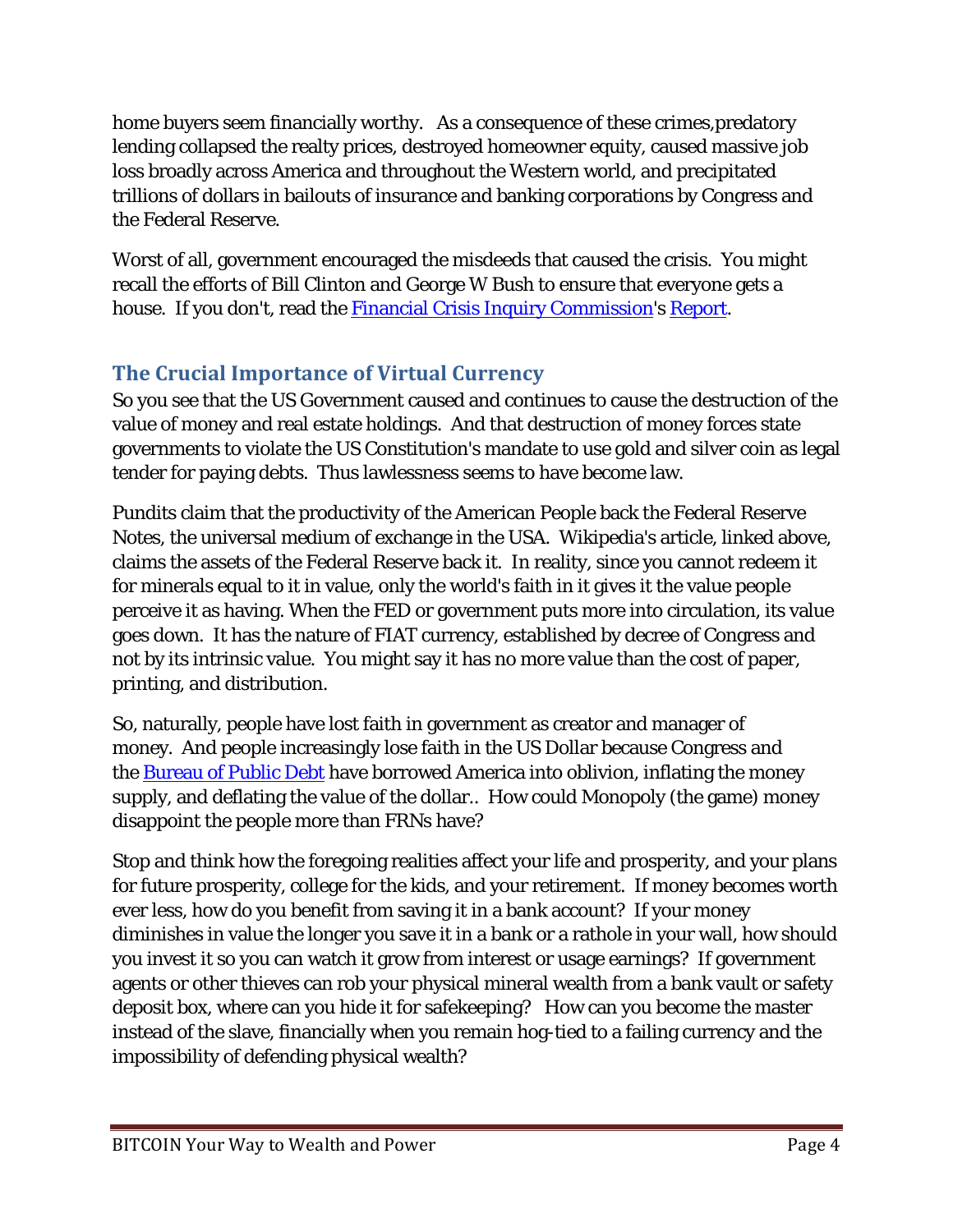Why shouldn't the people resort to creating and using their own currency that has nothing backing it but its own scarcity and buying power? And since government has not yet managed totally to invade cyberspace, why shouldn't the people develop and use a virtual currency in cyberspace? Why shouldn't people develop a way to prevent the IRS and other government agencies from knowing every financial transaction the people make, so as to tax the people into into the hell of poverty, dependency, economic micromanagement, and financial slavery to filthy rich banking families?

Good questions.

Answer: People have done precisely that, as I explain in the following paragraphs.

# **Private Money ‐ Three Items for Your Radar:**

1. **TOR** – this universal anonymity service lets you browse without others capturing your IP address. Installation? *Ubereinfach*. Just download, unpack to USB or hard drive, run TOR, then browse with Firefox portable. Its portability lets you browse without detection or traces on any PC.

- GET IT AND USE IT from https://www.torproject.org
- $\bullet$  Why-
- Where -
- Who -

# 2. **Silk Road** – a USE of TOR for drug

trafficking. Yeah, I know, we don't use drugs. But, forewarned = forearmed. Drug traffickers' safe and continued use of TOR proves that you Whistleblowers and political activists may safely use it. I know you don't want to buy illegal drugs. But maybe you want to see the proof with your own eyes, and not merely take my word for it. For curiosity's sake and academic reasons only, you may contact Silk Road through TOR, free from government's prying eyes (you must install and browse through TOR).

- See Silk Road: http://ianxz6zefk72ulzz.onion/
- There you will encounter a somewhat new currency symbol:  $\mathbf{B}$ . What does it mean? It means BITCOIN.





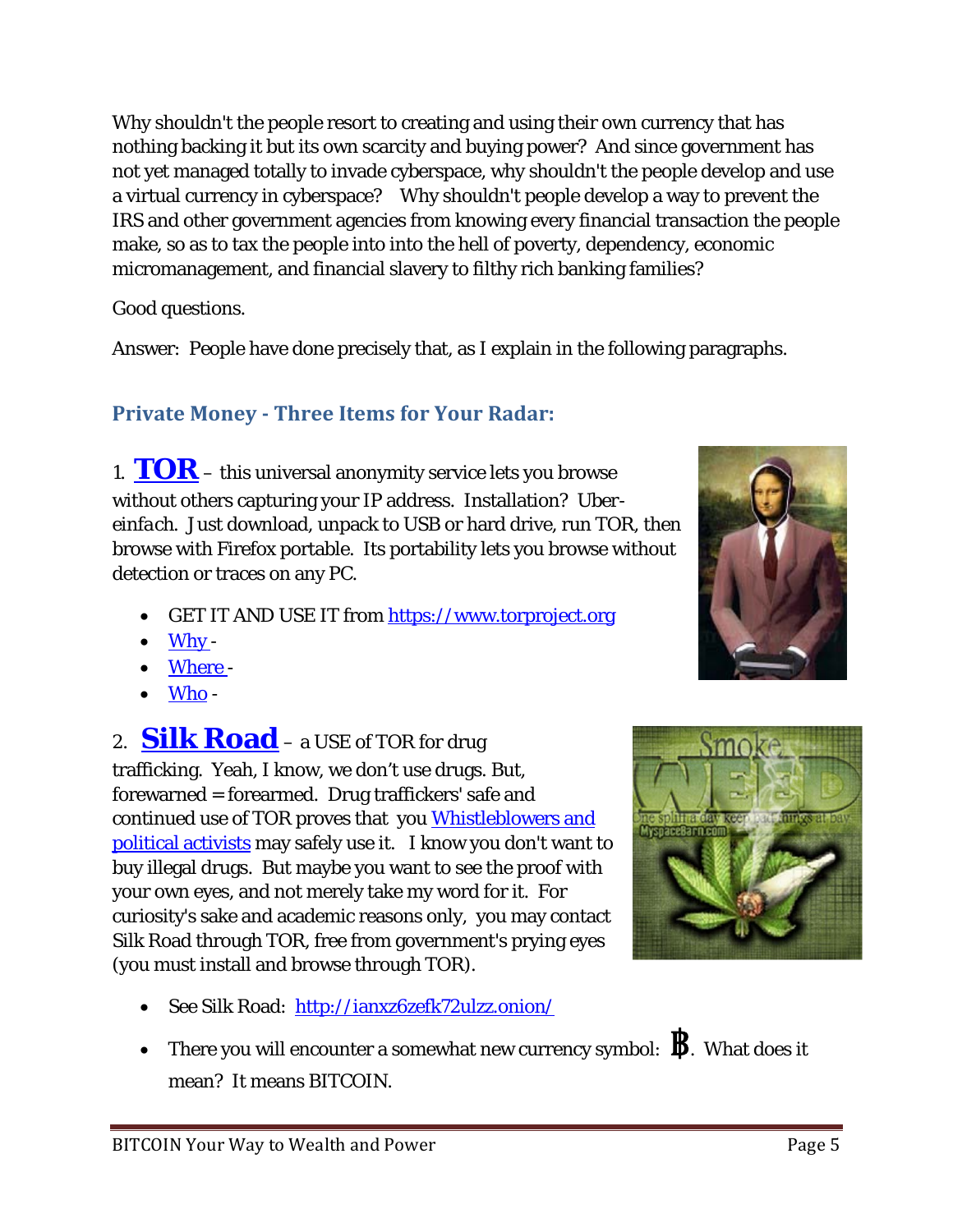- 3. **BITCOIN** a new virtual (digital) currency that operates without government control or issue authority (don't worry, control will soon arrive).
	- With enough computer hardware and software you can create BITCOINs, but normally you get them in trade, and you can actually buy drugs form them on the SILK ROAD above. I mention the drugs only as an example of use.



- $\bullet$  BITCOINs operate similarly to  $QQ$  Coins. Tencent released QQ chat software over a decade ago, and issued digital coins as awards for gamers. Soon people started selling items on line for QQ coins. Tencent actually minted the coins and did over \$800 million in business with them, flouting Far East government efforts to crush the unauthorized virtual currency.
- Now many people have begun to trade BITCOINs. Expanding their use might frustrate the IRS effort to steal Americans blind. So far, government has no clear and easy way to track BITCOIN transactions to people. So if you earn a million BITCOINs, how will the IRS know? Who says attorneys and prostitutes can't contract with clients for BITCOINS?
- Get your BITCOIN software: http://www.bitcoin.org/
- Read more
- Recent happenings Google BITCOIN for more blogs
- **Charts**
- Where to buy BITCOINs

#### **Bob Hurt's Highest Recommendation**



RUN, don't walk, to invest in and use BITCOINs for your commerce; encourage others to do so too. Sure, BITCOINs can fail to provide stable value, but for the immediate future they suffer from NO government intrusion, NO banking industry finagling, and NO issue authority mismanagement. Furthermore, if you buy and employ enough computing power, you can create your

own BITCOINS. While that has an inflationary effect, it also faces a limit - the number